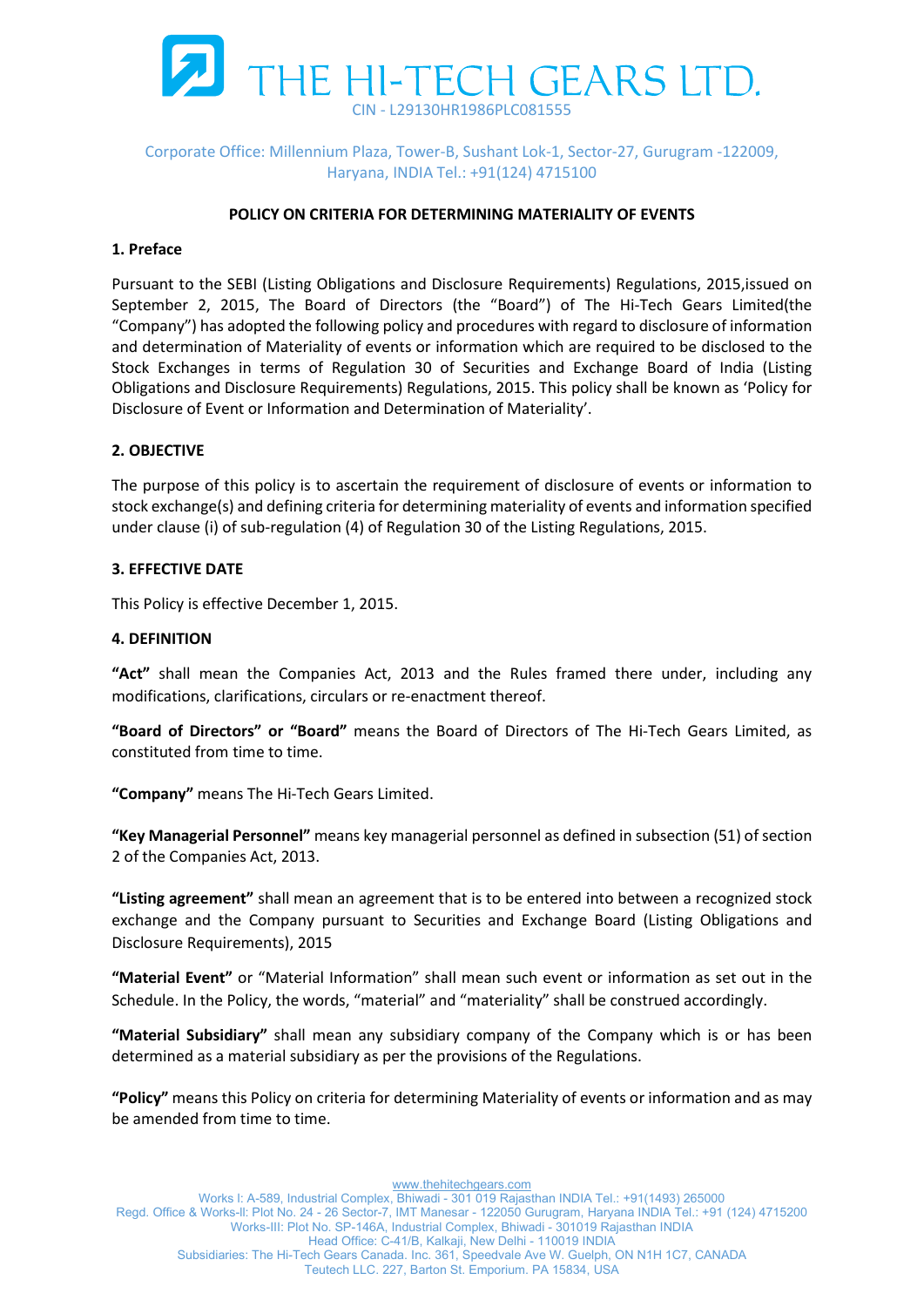"Regulations" mean Securities and Exchange Board of India (Listing Obligations and Disclosure Requirements) Regulations, 2015 including any modifications, clarifications, circulars or re-enactment thereof.

"Schedule" means a Schedule III of (Listing Obligations and Disclosure Requirements) Regulations, 2015

Any subsequent modification and/or amendments brought about by SEBI in the SEBI (Listing Obligations & Disclosure Requirements) Regulations, 2015 shall automatically apply to this Policy

Any other term not defined herein shall have the same meaning as defined in the Companies Act, 2013, the Listing Agreement, Regulations or any other applicable law or regulation to the extent applicable to the Company.

#### 5. DISCLOSURES OF EVENTS OR INFORMATION

- a) Events specified in Para A of Part A of Schedule III of the Regulation, are deemed to be material events and the Company shall make disclosure of such events or information's as soon as reasonably possible and not later than twenty-four (24) hours from the occurrence of such event or information in the following manner:
	- inform the stock exchanges in which the securities of the Company are listed;
	- Upload on the corporate website of the Company.

Provided that in case the disclosure is made after twenty-four (24) hours of occurrence of such event or information, the Company shall, along with such disclosure(s) provide an explanation for delay.

- b) The Company shall make disclosure of events as specified in Para B of Part A of Schedule III of the regulation, based on application of guidelines for determining Materiality as per clause 6 of the Policy.
- c) Disclosure with respect to events specified in sub-para 4 of Para A of Part A of Schedule III of the regulation, shall be made within thirty minutes of the conclusion of the board meeting.
- d) The Company shall make disclosures updating Material developments on a regular basis, till such time the event is resolved/closed, with relevant explanations.
- e) The Company shall disclose all events or information with respect to its Material Subsidiaries.
- f) The Company shall provide specific and adequate reply to all queries raised by stock exchange(s) with respect to any events or information and on its own initiative. Further it shall confirm or deny any event or information to stock exchange(s) reported in the media.
- g) In case where an event occurs or information is available with the Company, which has not been indicated in Para A & B of Part A of Schedule III of the regulation, but which may have material effect on it, the Company will make adequate disclosures in regard thereof.